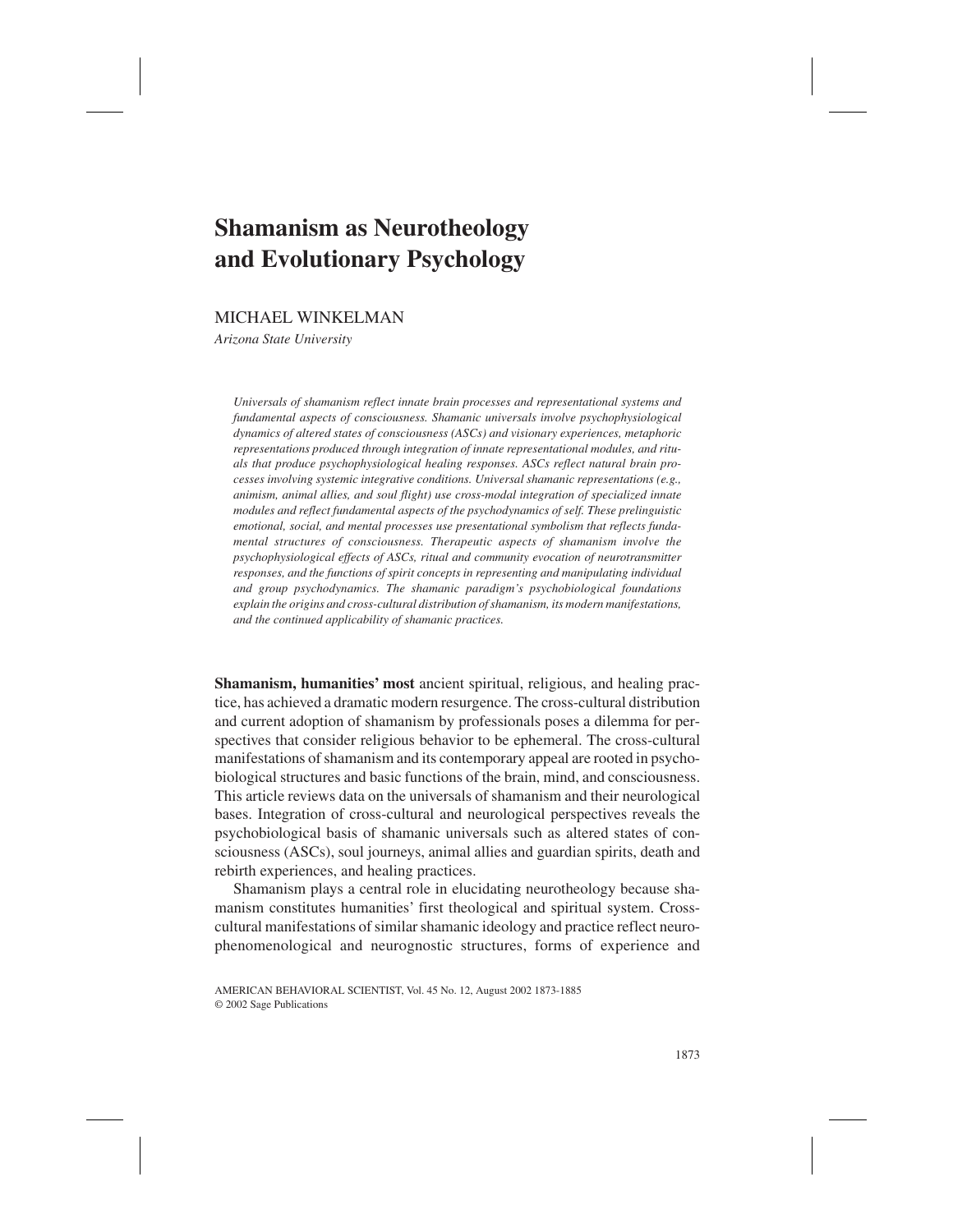knowing based in innate biological and symbolic capacities (Laughlin, McManus, & d'Aquili, 1992). Psychobiological perspectives are a necessary interpretive framework for understanding the universals of shamanism and reveal the foundations of humanities'original neurotheology. The cross-cultural manifestations of shamanic experiences and practices (Winkelman, 1992) illustrate that shamanic psychodynamics are a basic aspect of human experience and an evolved psychology. These universals provide the basis for constructing a natural theological paradigm based in fundamental structures and operations of the brain. These neurognostic structures have implications for elucidation of basic aspects of neurotheology, theories of consciousness, and healing mechanisms.

The psychobiological basis of shamanism provided it with functional roles in survival and cultural evolution (Winkelman, 2002), producing an evolved psychology that still has implications for contemporary healing (see, e.g., Harner & Harner, in press; Ingerman, 1991; Winkelman, 2001). A primary focus of shamanic healing practices is on ASCs. Shamanic ASCs involve an adaptive integrative mode of consciousness, resulting from slow-wave synchronization across brain systems and enhanced operation of socioemotional and self-functions of the paleomammalian brain (Winkelman, 2000). ASCs elicit structures and functions of the paleomammalian brain and operations of consciousness involving self, attachment, emotions, and integrative brain functioning. These ASCs have adaptive potentials in healing and cognition, producing spiritual and religious experiences that promote integrative psychodynamics and elicit natural healing processes. Shamanic ASCs enhance integration of information by eliciting cognitive capacities based in presentational symbolism, metaphor, analogy, and mimesis, and representing preconscious and prelinguistic structures of the brain. Shamanistic ritual involves physically and culturally mediated activities that elicit opioid release and enhance serotonergic function. Shamanistic healing uses activity and symbols to alter physiological, psychological, and emotional responses. Contemporary spontaneous religious experiences, illness characterized as "spiritual emergencies," and modern addictions have shamanic roots and illustrate the continued relevance of the shamanic paradigm.

# **SHAMANISM IN CROSS-CULTURAL PERSPECTIVE**

The nature of shamanism has been confusing because of a range of meanings and denotations associated with the concept of the shaman. These stem from shamanism's origin outside of Western cultures and its similarity to worldwide practices involving the use of ASCs (Winkelman, 1990, 1992). The exact nature of shamanism has been in dispute, but the idea that shamanism is cross-cultural or universal was widely accepted before systematic empirical research established the commonalities. Central contentions regarding the nature and univer-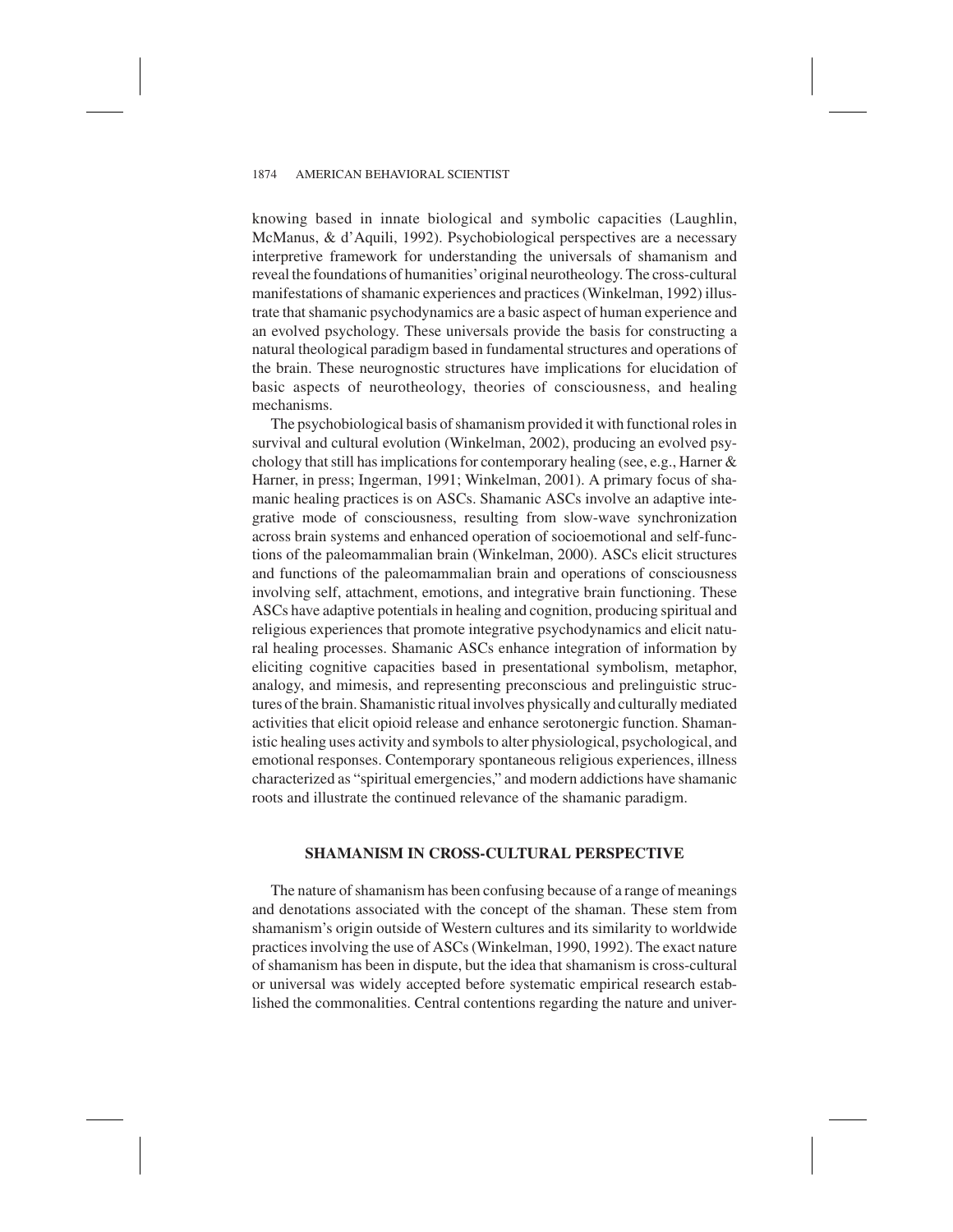sality of shamanism are resolved by cross-cultural studies of magico-religious healers (Winkelman, 1992, 2000) that show shamanism is a central feature of hunter-gatherer societies and originated early in human prehistory (Winkelman, 2002).

The empirical characteristics of shamans revealed by Winkelman's crosscultural study (see Winkelman & White, 1987, for data and method) confirms many central characteristics of shamanism (e.g., Harner's [1990] "core shamanism"). Statistical assessment of shared characteristics of healing practitioners found around the world provides empirical demonstration of the cross-cultural characteristics of shamans. Despite different cultural backgrounds, the healers of hunter-gatherer societies (shamans) have substantial characteristics in common and differ significantly from other types of magico-religious practitioners (e.g., those labeled healers, mediums, priests, and sorcerers/witches [Winkelman 1990, 1992]).

Cross-cultural research shows shamans are found among hunter-gatherers and slightly more complex societies with limited agriculture or pastoral subsistence patterns. These societies lack political hierarchies and have leadership limited to the local community, where the shaman is the charismatic leader with informal political power, reflecting the dynamics of a band-level organization. The shaman is highly esteemed, initiating the most important collective religious activities, providing leadership, organization of communal hunts, and decisions regarding group movement. Shamans normally engage in activities on behalf of the local community, most frequently healing, divination, and assistance in hunting. Shamans are also believed capable of malevolent magical acts, attacking others with spirits, sorcery, and stealing their soul.

# **CLASSIC ASPECTS OF SHAMANISM: ECSTASY, SPIRIT WORLD, AND COMMUNITY**

The significance of shamanism for the study of religion was established through the cross-cultural synthesis provided by Eliade (1951/1964) in *Shamanism Archaic Techniques of Ecstasy*. Eliade characterized the core of shamanism as involving (a) "techniques of ecstasy" (altered states of consciousness) and (b) interaction with the spirit world (c) on behalf of the community. Other universals ascribed to shamans include being found in hunting and gathering societies, selection for the position through an illness or calling of the spirits, a vision quest, a death or rebirth experience, the capacity to fly, the ability to transform oneself into an animal, the use of spirits as assistants, and the potential to be a sorcerer with negative powers. Central to shamanic ecstasy is the soul journey or flight, where the shaman's soul or spirit departs the body and travels to other places. Soul journey was also used for contacting spiritual forces, determining distant conditions or the fate of separated family members, finding lost objects,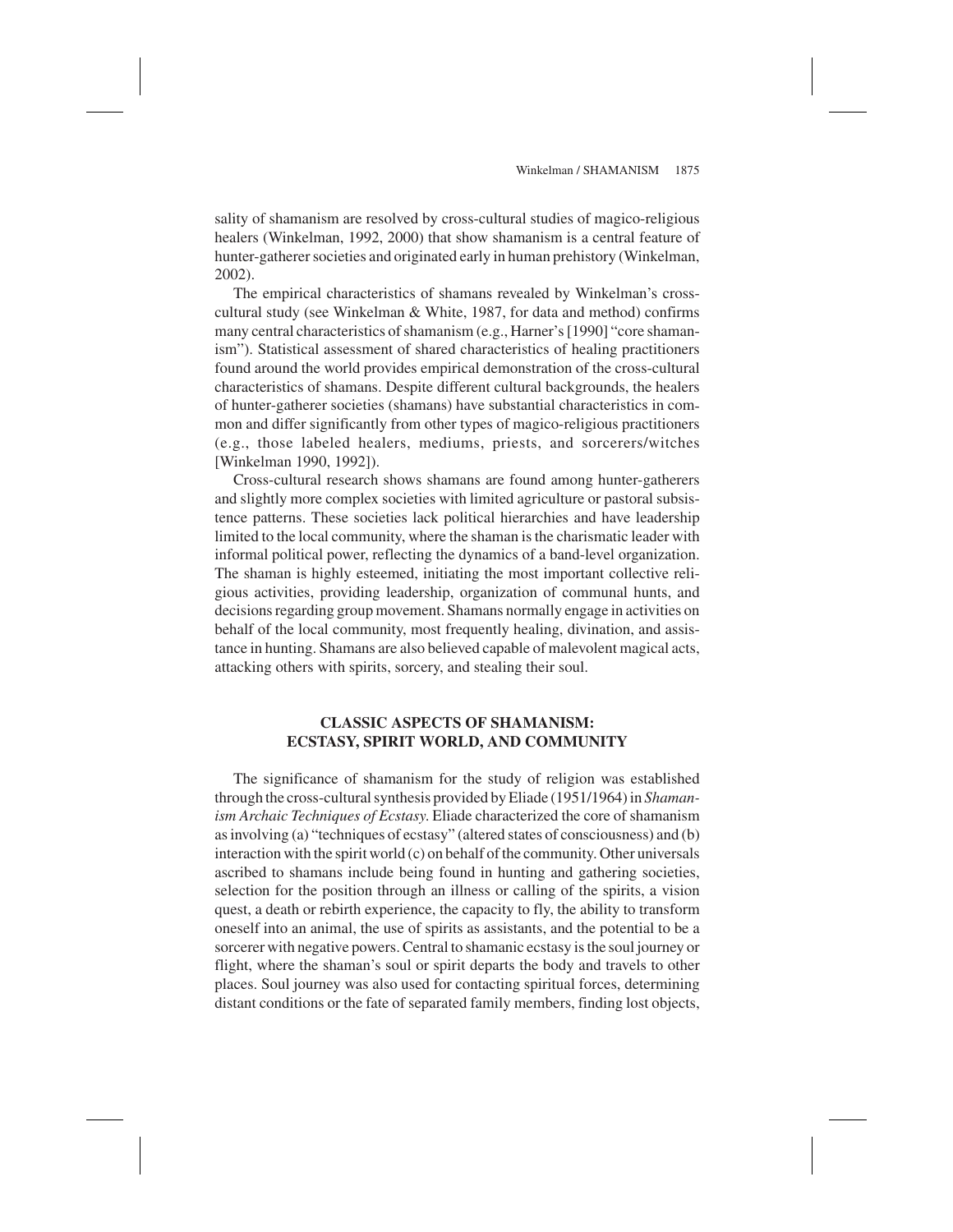and escorting souls to the land of the dead. Shaman's ASCs were also manifested in the vision quest or transformation into animals.

ASC activities were the basis for shamans' training and professional services. Shamans were typically selected through the outcomes of deliberately sought ASC experiences (e.g., vision quests), involuntary visions, illness, or other signs of selection by the spirits. The deliberate vision quests involved inducing ASCs through a great variety of procedures, including chanting and singing; periods of extensive exercise through dancing, drumming, and dramatic enactments; prolonged fasting, water deprivation and the use of emetics; exposure to temperature extremes (e.g., a sweat lodge or staying in cold streams); the use of psychoactive plant medicines, particularly hallucinogens; various austerities, including cutting the body; and periods of prolonged social isolation and sensory deprivation (Winkelman, 1992). The shamans' characteristic ASC was soul flight, involving the practitioner's soul, spirit, or animal familiar entering into a nonordinary reality to interact with spirits.

A universal feature of the shamans'initiatory periods involved an experience interpreted as a death and rebirth, often involving as dismemberment, and followed by reconstruction of the initiate's body, accompanied by introduction of spirit powers. Shamans'interactions with spirits were fundamental to their powers. Spirit entities affected all aspects of human life and nature, embodying the essence of natural forces, humans and other animals, as well as illness and healing processes. Shamans'relationships with animal spirit helpers were central to the development of identity and professional competence, providing powers to carry out a variety of activities.

Shamanic ritual was the most important group event, structuring relationships of the individual to the collectivity and the cosmos. Shamanic ritual was the context for expression of the basic cosmological, spiritual, religious, and healing activities of hunter-gatherer societies. In a nighttime ceremony attended by all of the local group, the shaman enacted struggles within the spirit world, summoning spirit allies while excitedly beating drums, singing, chanting, and dancing. The shaman collapsed exhausted and through a visionary soul flight entered into the spirit world to obtain the spirits' cooperation. The shaman controlled the spirits, through which many tasks were accomplished: healing, dream interpretation, divination, clairvoyance (clear seeing), handling fire, communication with spirits of the dead, recovery of lost souls, mediation between spirits and people, protection against spirits and sorcerers, and finding animals. Concerns with health typically considered people to have lost their souls or to be plagued by witches, ghosts, spirits, or the malevolent action of other shamans. The shaman's entry into the spirit world typically involved dramatic struggles to recover the patient's soul. Soul loss could be due to neglect, fright, or its theft by other shamans or spirits. Shamanic practices evoked powerful emotions and healing through psycho- and sociotherapeutic functions and physical treatments (e.g., massage, cleansings, and plant medicines).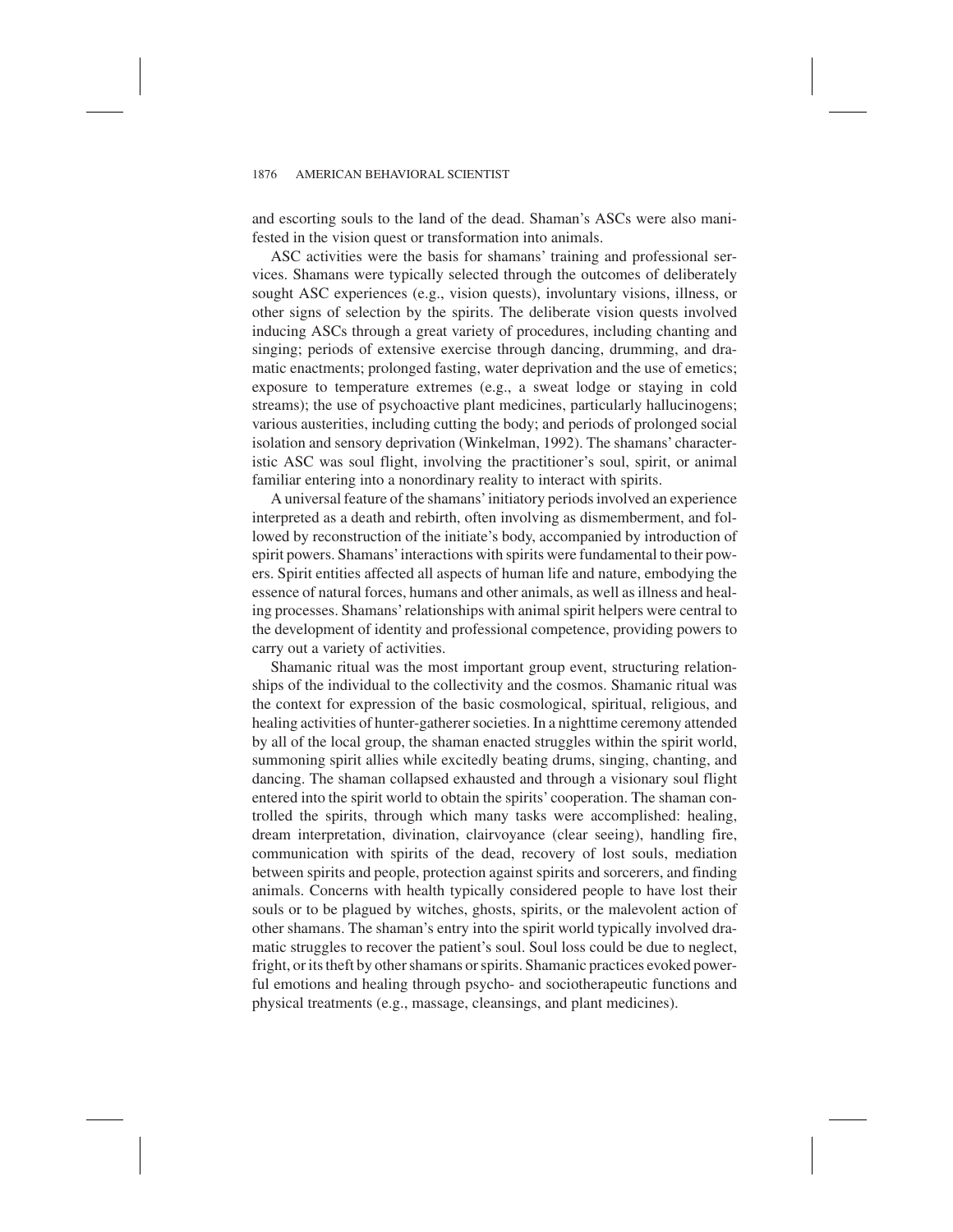# **THE BIOLOGICAL BASES OF SHAMANIC UNIVERSALS: NEUROLOGICAL PRINCIPLES OF SHAMANISM**

The cross-cultural distribution of the shaman with similar characteristics, activities, and beliefs has a psychobiological base and reflects a neurological structuring of consciousness (Winkelman, 2000). Shamanism found in huntergatherer societies around the world reflects ecological and social adaptations to human psychobiology. The neurological foundations of shamanism are represented in the principal characteristics of shamanism emphasized by Eliade ecstasy, spirits, and community—as well as other universal characteristics of shamanism (e.g., soul journey, the use of music and dance, animal allies, and death and rebirth experiences).

## **SHAMANISTIC HEALERS**

The use of ASCs in community rituals for accessing the spirit world has a universal distribution in the activities of many types of magico-religious healers (Winkelman, 1990, 1992). These other healers, along with shamans, are referred to as *shamanistic healers* in recognition of their common bases in ASCs. Shamanistic healers also share other characteristics: illnesses interpreted as being caused by spirits, who are used in therapeutic processes; symbolic ritual manipulations for healing; and the causation of illness attributed to the ritual actions of other humans (Winkelman, 1992). These other types of shamanistic healers generally do not have other characteristics of shamans (e.g., soul flight or journey, an ability to transform into an animal, control of animal spirits, the death and rebirth experience, or hunting assistance). Shamanistic healers reflect a universal institutionalization of mechanisms for altering consciousness and healing through integrative brain functioning. Shamanistic concepts of ASCs, spirit world, and community processes are psychobiologically based human universals. They use the integrative effects of ASC induction procedures, metaphoric thought processes, and community ritual.

Principal psychobiological foundations of shamanistic healing involve the structures, functions, and effects of ecstasy, or ASCs. ASCs reflect fundamental principles of the human nervous system, involving natural reactions that induce the relaxation response and brain synchronization, as well as visionary experiences that reflect a presentational symbolic capacity (Hunt, 1995). ASCs involve high-voltage, slow-frequency brain wave activity originating in the limbic system–brain stem connections that drive synchronizing patterns into the frontal cortex (Mandell, 1980; cf. Winkelman, 1992, 1996, 1997). This integrates activities of different levels of the brain with coherent brain wave impulses from lower brain structures through the frontal cortex producing a synthesis of behavior, emotion, and thought.

The spirit world fundamental to shamanism involves productions of innate processing modules. Human cognitive evolution involved acquisition of a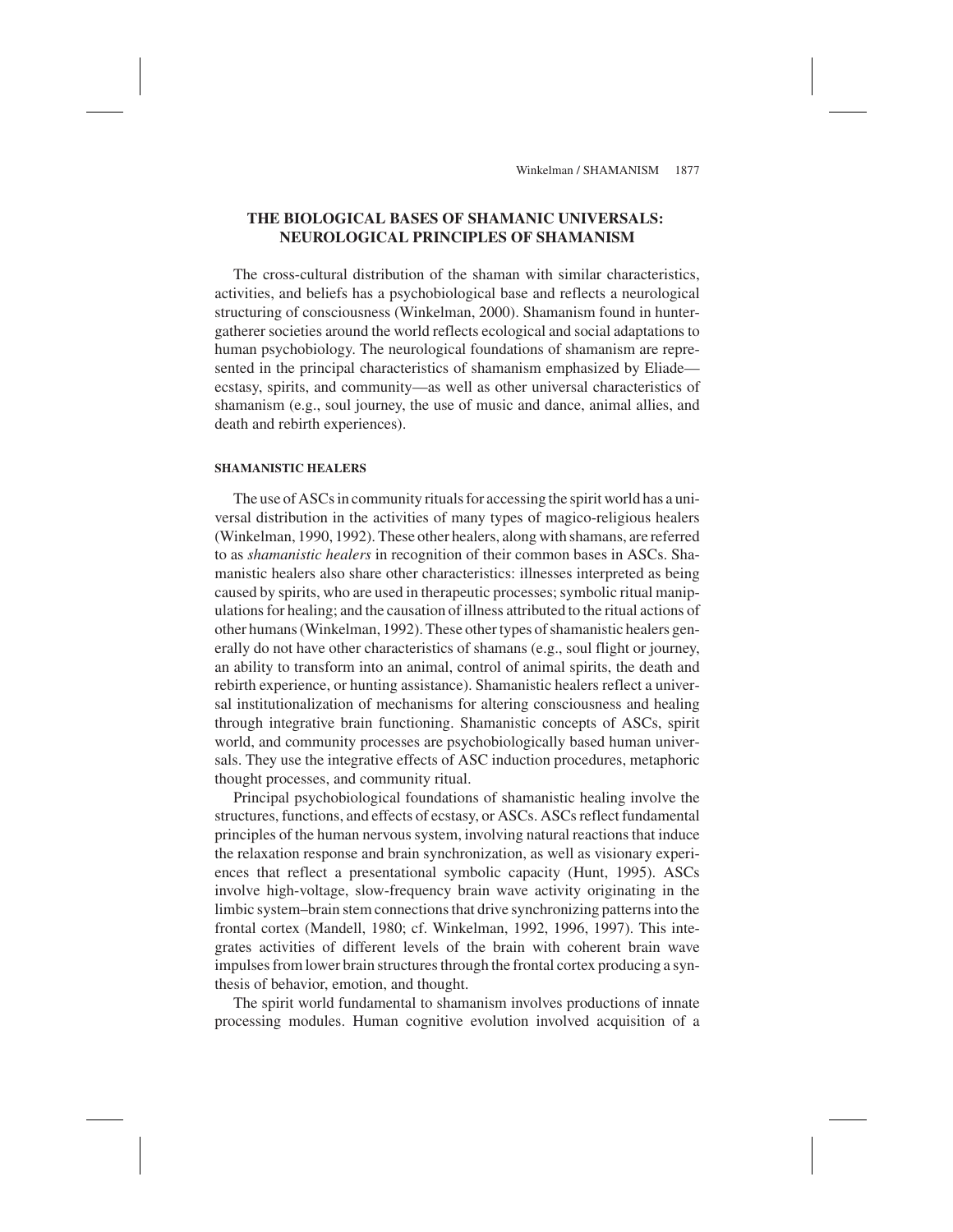modular brain structure (Mithen, 1996), specific structures or functional systems for addressing particular tasks essential to the hunter-gatherer lifestyle. These modular systems manage language, music, mimesis (imitation), animal species classification, self, inference of other's mental states (mind reading), and tool use (see Fodor, 1983; Gardener, 1983). Basic aspects of shamanism involve the use of these innate representational modules for understanding self, social others, and their mental capacities (Winkelman, 2000, 2002). This is manifested in shamanic universals of animism, animal spirits, guardian spirits, and soul flight, involving the use of innate modules to understanding nature, self, and others, and in the formation of personal and social identities.

Community ritual represents the importance of the roles of symbolic processes and social others in synchronizing human psychobiological functions. Community rituals elicit functions of the paleomammalian brain structures to produce emotional bonding; to evoke socioemotional and psychodynamic processes; to strengthen personal and social identity; and to elicit the body's serotonergic, opioid, and immunological systems.

## **ALTERED STATES OF CONSCIOUSNESS**

A central feature of shamanism is the "ecstasy" or ASCs involved in shamans' selection, training, and professional practice. Diverse procedures for inducing ASCs share physiological commonalities (Mandell, 1980; Winkelman, 1992, 1996, 1997, 2000). This normal brain response is reflected in synchronized brain wave patterns in the theta (3-6 cycles per second [cps]) and slow alpha (6-8 cps) range produced by activation of the limbic brain's serotonergic circuits to the lower brain. This results in synchronous brain wave discharges across the neuraxis (the nerve bundles linking the hierarchical strata of the brain). These slow wave discharges produce strongly coherent brain wave patterns that synchronize the frontal areas of the brain, integrating nonverbal information into the frontal cortex and producing insight. ASCs heal by producing psychological integration, eliciting opioid and serotonergic functioning, providing access to repressed emotional dynamics, and promoting social bonding. ASCs elicit an "integrative" mode of consciousness through synchronization across functional levels of the brain (Mandell, 1980; Winkelman, 2000).

*Music, Dance, and the Mimetic Controller*. Music is an innate capacity (see Wallin, Merker, & Brown, 2000) that is used to induce ASCs, as are rhythmic activities such as drumming and dancing. Music, chanting, singing, and dancing have their origins in modules that provide mimesis rhythm, affective semantics, and melody (Donald, 1991; Merker, 2000; Molino, 2000). This capacity for music and dance coevolved to enhance social bonding through communication of internal states. Music induces the theta and alpha brain wave patterns characteristic of ASCs and promotes group cohesion, by enhancing synchrony, coordination, and cooperation among group members. Music enhances mutual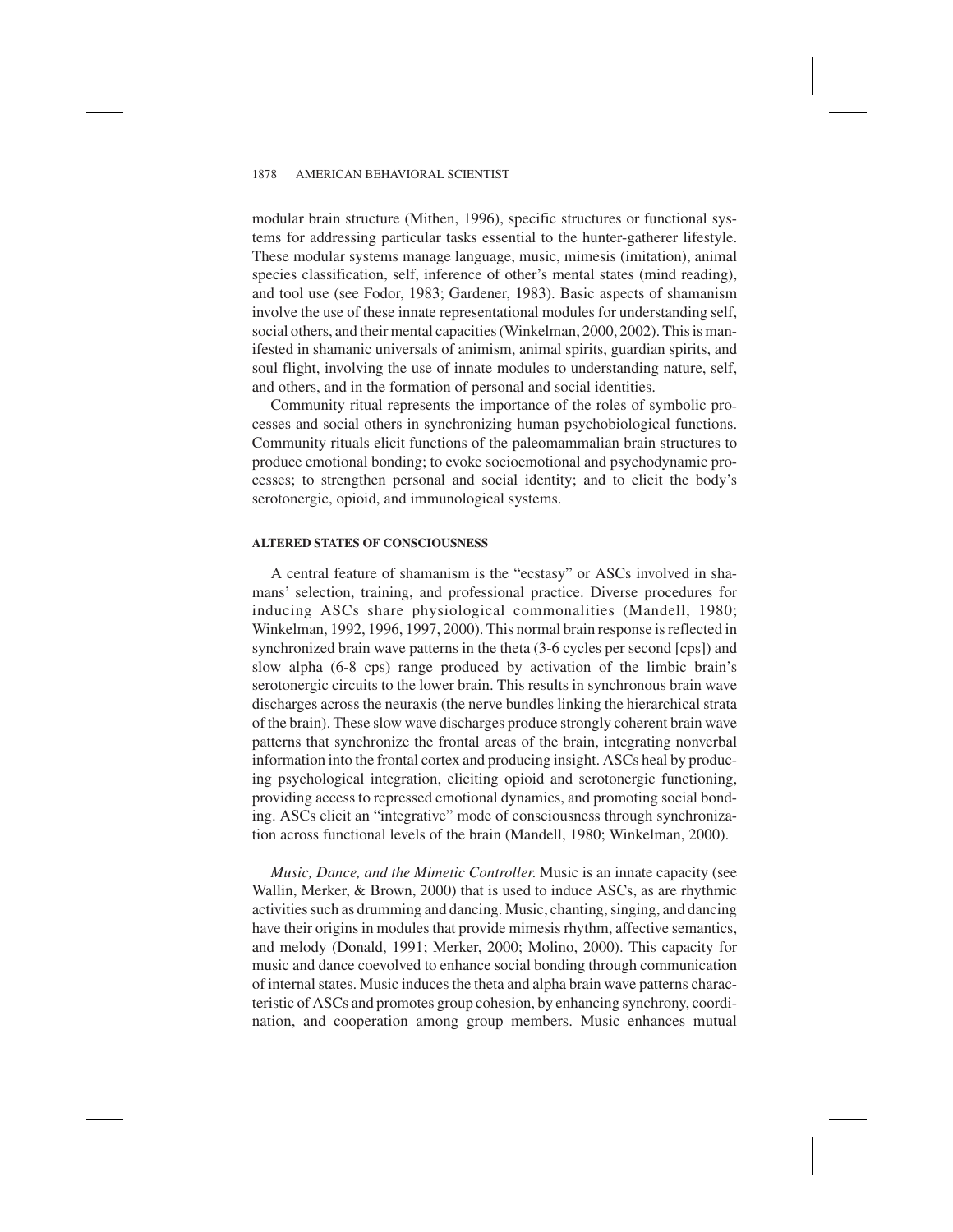cognitive and emotional expression through mimesis, the unique human ability to entrain the body to external rhythms, including imitation and dancing. Shamanic practices of drumming, dancing, and ritual imitation are based in operations of innate modules.

*Visionary Experience*. Shamanic ASCs involve intense visual experiences that reflect an innate representational system referred to as "presentational symbolism," the same representational system reflected in dreams (Hunt, 1995). Shamanic visionary experiences are a natural brain phenomenon resulting from release of the normal habitual suppression of the visual cortex. These representations use the symbolic self-referential capacity in the imagetic-intuitive mode. Visions use the same brain substrates that process perceptual information, providing an integration of psychophysiological information with emotional levels, linking somatic and cognitive experience. These images are a preverbal symbol system that coordinate muscles to achieve goals and provide a basis for diagnosis, planning, and cognitive synthesis.

## **SHAMANISM AND ANALOGICAL THOUGHT**

Fundamental features of shamanism—animism, totemism, and animal spirits—are produced through integration of innate processing modules for natural history intelligence, self-conceptualization, and mental attributions regarding "others." These reflect preverbal behavioral, visual, and emotional mentation processes of lower brain structures.

*Animism*. Animism involves use of innate representation modules for understanding self and social others, attributing human mental and social capabilities to animals, nature, and the unknown (Guthrie, 1993). This use of the self as a model of the unknown other is a universal and natural epistemology, a manifestation of symbolic capabilities for modeling humans' relationship to the environment. Spirit concepts reflect a social intelligence, the ability to infer the mental states of others through an intuitive psychology. This "theory of mind" involves attribution of mental states to others through the organism's use of their own mental states to model others' mind and behaviors.

*Animal Allies*. Animal allies, guardian spirits, and totemism involve a reciprocal process to animism, representing humans through the use of the natural history module. This module provides specialized capacities for organizing knowledge about animals and species, exemplified in the cultural universal of natural taxonomic classification schemata. This capacity provides a universal analogical system for creation and extension of meaning. Totemism and animal allies involve use of the natural history intelligence in formation of personal and social identities. Animal models provide natural symbol systems for differentiation of self and social groups and have psychosocial functions in empowering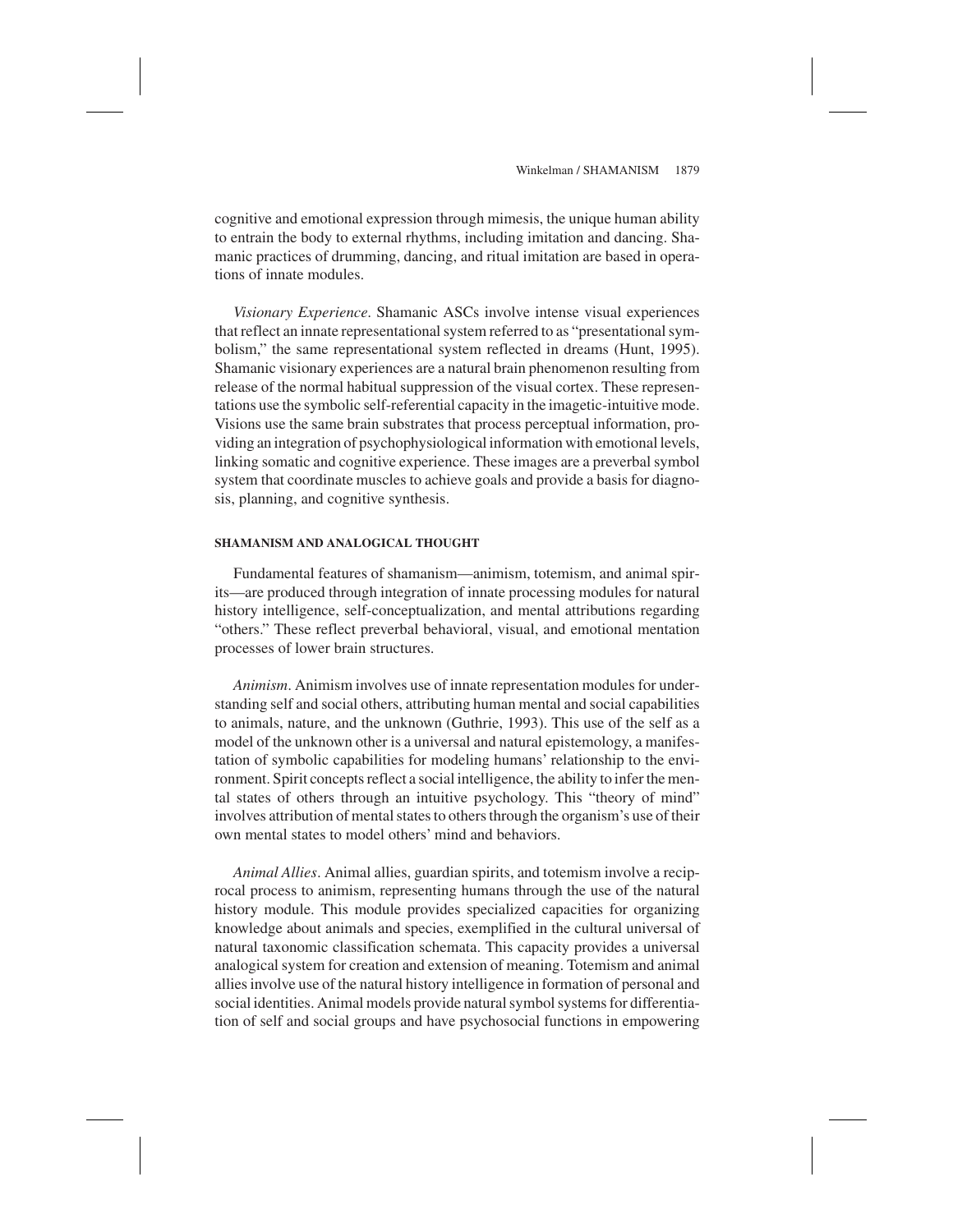people. Shamanic representations involve "sacred others," the intersection of the spiritual and social worlds in cultural processes that play a role in the production of the symbolic self. Spirit beliefs represent aspects of the self and exemplify social norms and psychosocial relations, structuring individual psychodynamics and social behavior. Spirit beliefs provide protection from stress and anxiety through management of emotions and attachments. Spirits provide variable command-control agents for mediating conflict between the different instinctive agents and aspects of self. This facilitates the operation of the social organism with respect to a hierarchy of goals and the use of problemsolving modules for nonroutine tasks.

*Soul Flight and Death and Rebirth as Self-Representations*. The soul-flight and death-and-rebirth experiences characteristic of shamanism are natural symbolic systems for self-representation. The shaman's ASC known as a "soul journey" or "soul flight" is manifested universally in other forms such as the out-ofbody experience and near-death experiences. The homologies in these experiences reflect their innate basis in psychophysiological structures as forms of self-representation that are a natural response of the human nervous system. Soul flight involves a view of self from the perspective of other, a form of "taking the role of the other" in presentational symbolism (Hunt, 1995), and a natural body-based epistemology (Laughlin, 1997). These self-representations provide forms of self-awareness referenced to the body, but apart from the body, producing shamans' altered consciousness and transcendence. These transformations of self are also illustrated in a universal feature of shamanic development, the death-and-rebirth experience. This shamanic development experience involves illness, suffering, and attacks by spirits. This leads to the experience of death and dismemberment, followed by a reconstruction of the victim's body with the addition of spirit allies and powers. The death-and-rebirth experience reflects neurognostic processes of self-transformation, a natural response to overwhelming stress and intrapsychic conflicts (Walsh, 1990). This breakdown of ego structures is experienced in "autosymbolic images" of bodily destruction, which activate innate drives toward psychological integration (Laughlin et al., 1992). Shamanic healing restructures ego and identity, using community rituals to activate holistic imperatives to produce a new self-identity and higher levels of psychological integration.

### **Community Rituals**

Community rituals are fundamental aspects of shamanistic healing practices, producing psychosocial influences (community cohesion, positive expectation, and social support) and psychobiological effects (attachment and opioid mechanisms). Communal rituals elicit attachment and affectional bonds and psychosociophysiological mechanisms that release endogenous opiates and produce psychobiological synchrony in the group (Frecska & Kulcsar, 1989).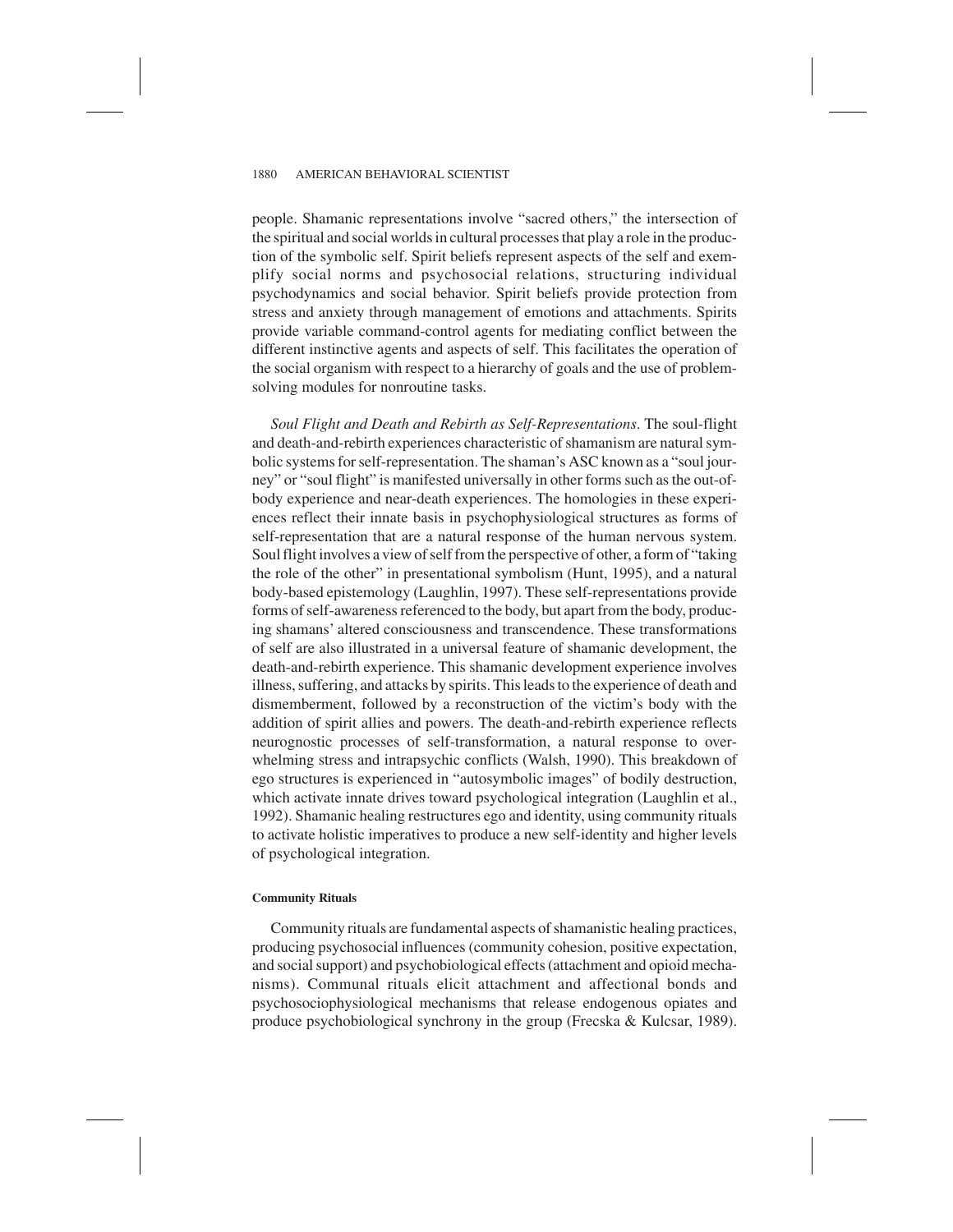#### Winkelman / SHAMANISM 1881

Shamanic healing rituals produce a release of endogenous opiates through a variety of mechanisms (e.g., austerities, fasting, water restriction, strenuous exercise, hyperstress of emotions, etc. [Winkelman, 1997]). Rituals also enhance social attachment, with brain opioid systems providing neurochemical mediation of social bonding. Ceremonial opioid release emotionally charges cultural symbols and cross-conditions cognitive and endocrine systems, linking the psychic, mythological, and somatic spheres (Frecska & Kulcsar, 1989). Emotionally charged symbols then provide a basis for elicitation of the opioid system and ritual manipulation of physiological responses. Opioids stimulate the immune system; produce a sense of euphoria, certainty, and belongingness; and enhance coping skills, maintenance of bodily homeostasis, pain reduction, stress tolerance, environmental adaptation, and group psychobiological synchronization.

*Soul Loss*. Soul loss is a central shamanic illness that involves injury to the essence of one's being (Achterberg, 1985) and crucial aspects of the self (Ingerman, 1991), involving the loss of, or injury to, fundamental aspects of personal identity and the essence of self-emotions. This injury to one's essence is manifested as despair and a loss of meaning in life and feelings of belonging and connection with others. Soul loss occurs from trauma that causes an aspect of one's self to dissociate, making reintegration of these dissociated aspects of self central to healing. Soul recovery involves regaining a sense of social self alienated by trauma and feelings of social disconnectedness. Community participation is central to soul retrieval, with social support vital for the reintegration of self.

*Ritual "Symbolic Penetration"*. Shamanic healing uses natural and cultural symbols and social processes to manipulate physiological responses through effects on perception, attention, emotion, self, identity, and innate forms of cognition. Humans' construction of the cognized environment develops through socialization processes that canalize physiological responses to symbols (Laughlin et al., 1992). These symbolic and affective associations enable symbols to evoke physiological processes. Symbols link perceptions, cognition, and affect with physiological responses, enabling "symbolic penetration," the effects of symbols on physiological processes and latent psychological structures. Shamanism developed an institution to manipulate the relationships between symbols and brain processes, healing through the use of metaphor to produce psychophysiological integration at preverbal mythic levels. Ritual processes help overcome cultural conditioning and psychosomatic dynamics. Shamanism heals through projection of advanced developmental models for transference and engaging neurocognitive structures to produce therapeutic changes (Laughlin et al., 1992). These enhanced interactions between conscious and unconscious processes establish links of preverbal mythic levels with cultural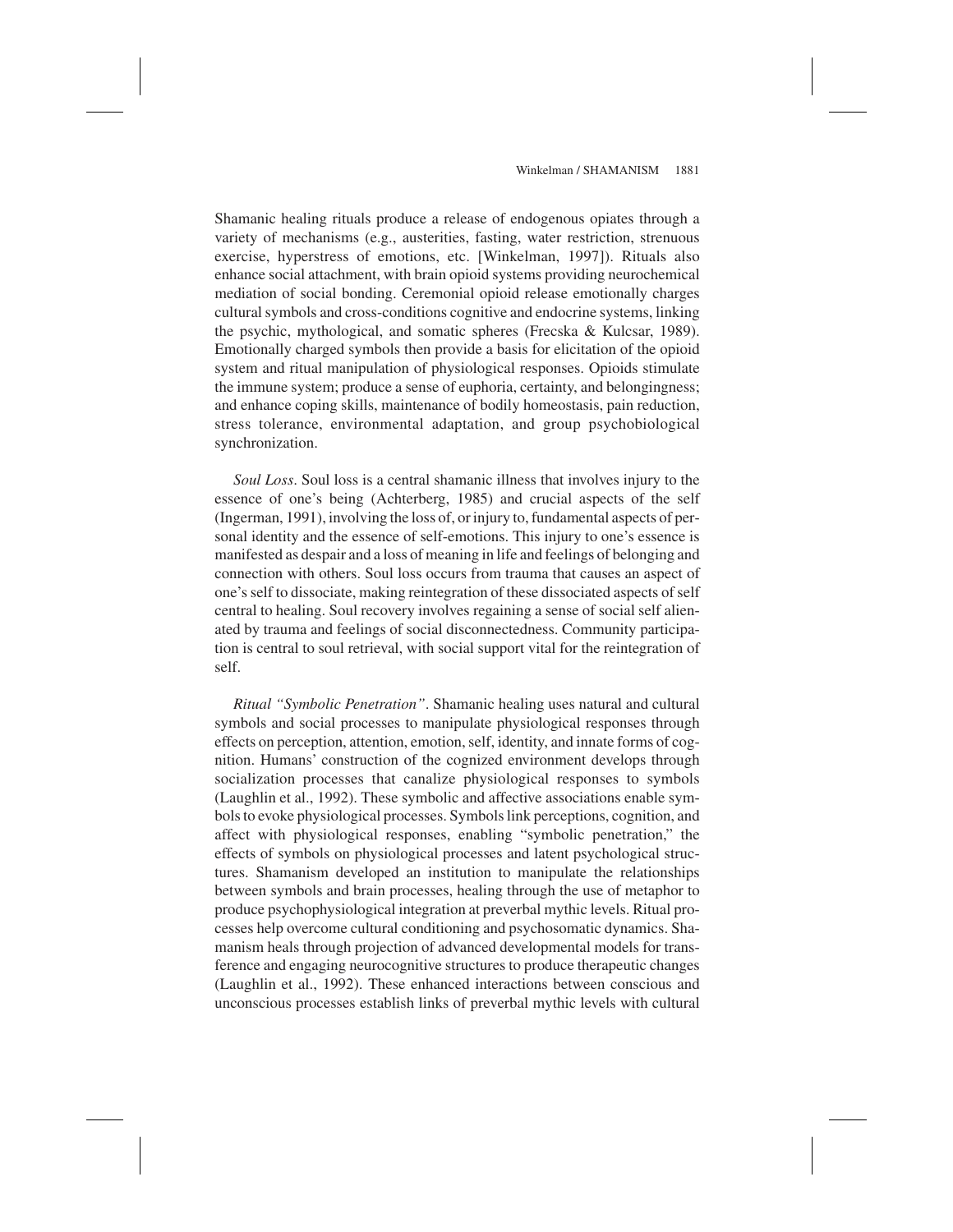and egoic structures, creating psychosocial and psychophysiological integration.

# **THE SHAMANIC PARADIGM AND THE NATURE OF CONSCIOUSNESS AND HEALING**

Shamanic universals include the induction of a special mode of consciousness, reflected in coherent theta wave discharges that produce synchronization of the brain. Shamanic ritual alterations of consciousness produce physiological integration through synchronized brain wave discharge patterns coordinating the hierarchical functional levels of the brain. This induces autonomic, cognitive, personal, and social integration and provides adaptive healing mechanisms operating on social-emotional structures. These *integrative* dynamics of shamanic ASCs are reflected in other aspects of shamanism as well—metaphoric thinking, behavioral-emotional-cognitive synthesis, and psychosocial integration. The use of presentational symbolism embodied in visionary experiences exemplifies the integration of preverbal information related to self and other through visual representational systems. These self and other representations are manifested through innate representational systems manifested in metaphoric systems of thought. This allows innate brain-processing modules for knowledge about mind, social relations (self/others), and the animal world to provide psychological and social representations of animism, animal spirits, totemism, the guardian spirit complex, and soul journey.

These cross-modal representational processes are driven by the mimetic operator and the integrative theta brain wave patterns of ASCs. They also provide representations of fundamental structures of consciousness. These aspects of shamanic consciousness reveal that basic natural structures of consciousness are concerned with human personal and social identity; relationship to the environment and animals; linkages of self and other representations; transformations of self-representations; and integration of autonomic, emotional, and self processes. These are concerned with physical, emotional, and social levels of consciousness and their integration into higher order dynamics permitting selfreflection.

## **SHAMANISM AS EVOLUTIONARY PSYCHOLOGY**

Shamanism has reemerged in the modern societies and in association with the healing professions because it reflects basic aspects of human nature rooted in psychobiological structures of healing processes of consciousness and the brain. These psychobiological perspectives on shamanism indicate a continued relevance of the shamanic paradigm and shamanistic healing. Shamanism's healing powers derive from elicitation of the integrative effects of ASCs, from manipulation of unconscious brain structures and processes, and from the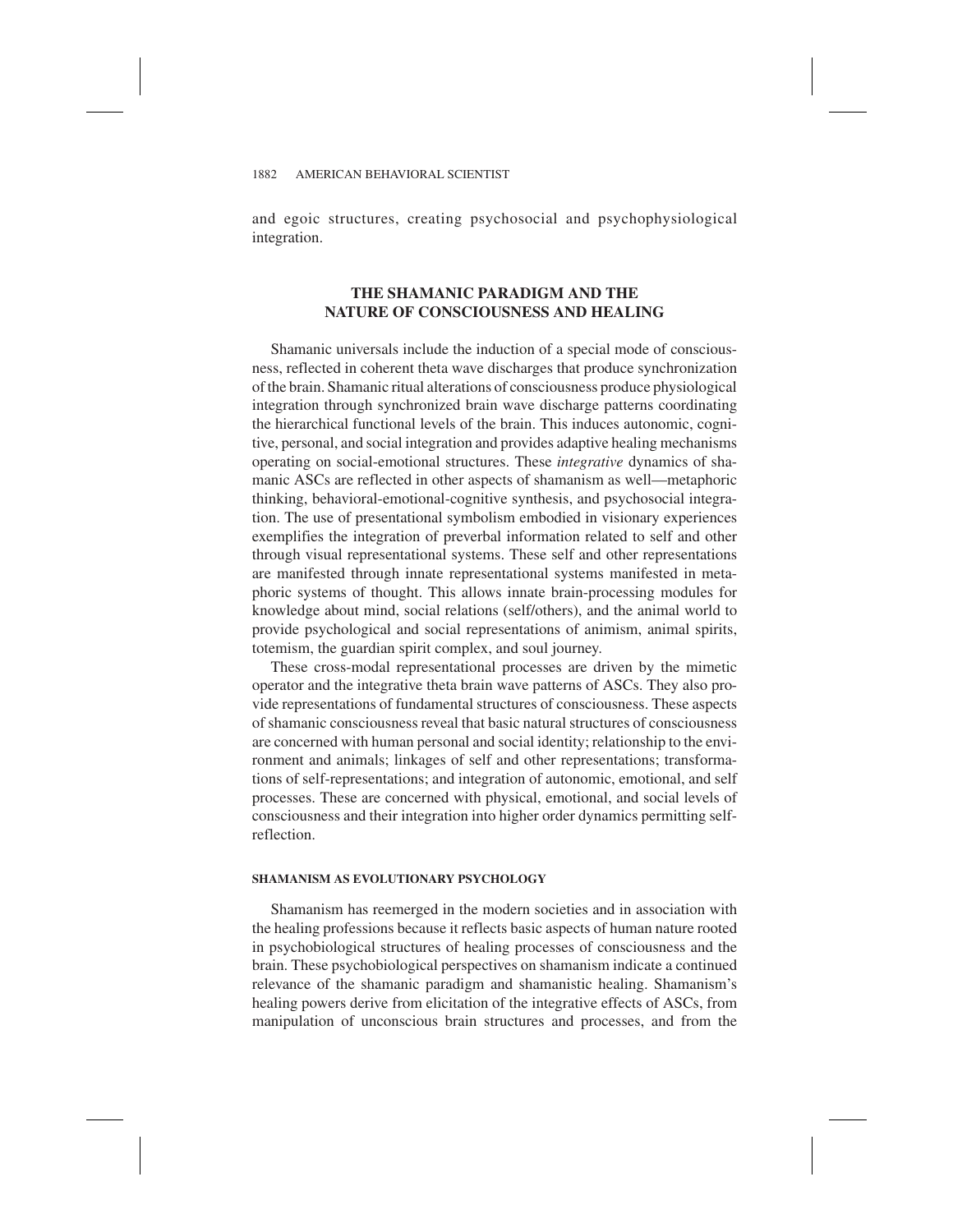#### Winkelman / SHAMANISM 1883

community dynamics that provide vital human support. Shamanistic healing evokes activities of lower brain structures, enabling manifestation and integration of preconscious aspects of the self that are managed by the paleomammalian and reptilian brains. This circumvents egoic processes through the use of a presentational or visual symbolism that embodies rich personal information. Shamanic healing processes also use ritual activities that induce physiological changes to produce relaxation, psychological integration, social orientation, and enhanced operation of the body's neurotransmitter systems.

Shamanic ASCs and their slow-wave synchronization patterns activate functions of the paleomammalian brain involving self, attachments, and emotions. Shamanic cognitive capacities based in presentational symbolism, metaphor, analogy, and mimesis express the dynamics of the lower brain systems and provide a medium for ritual and symbolic manipulation of these systems. These physiological aspects of ASCs facilitate healing and psychological and physiological well-being through physiological relaxation; facilitating self-regulation of physiological processes; reducing tension, anxiety, and phobic reactions; manipulating psychosomatic effects; accessing unconscious information in visual symbolism and analogical representations; inducing interhemispheric fusion and synchronization; and facilitating cognitive-emotional integration and social bonding and affiliation (Winkelman, 2000). The neuroendocrine mechanisms of meditation indicate that stress reduction also occurs through enhancement of serotonin functioning and stimulation of theta brain wave production (Walton & Levitzky, 1994).

Shamanism has been traditionally viewed as a procedure for addressing the spirit world and spiritual illness. These spirit world concepts can be reinterpreted in a neurophenomenological framework as reflecting fundamental structures of consciousness and processes of the human brain. Shamanic soul journeys, guardian spirits, and death and rebirth have neurognostic bases and provide processes for manipulating fundamental aspects of emotion, self, and identity. Shamanistic healing rituals alter physiological, psychological, and emotional responses, using activity and symbols to produce effects in the autonomic nervous system. Shamanistic healing rituals provide physiologically and culturally mediated forms of adaptation to stress that are reinforced by procedures eliciting opioid release and enhancing serotonergic function.

# **CONCLUSIONS**

Shamanic practices persist worldwide and have reemerged in contemporary societies because they are based in innate brain structures and reflect an evolved psychology of humans. Shamanic roots are also found in contemporary illness characterized in the *Diagnostic and Statistical Manual of Mental Disorders* (*DSM*) as "spiritual emergencies" (e.g., spontaneous shamanic journeys, the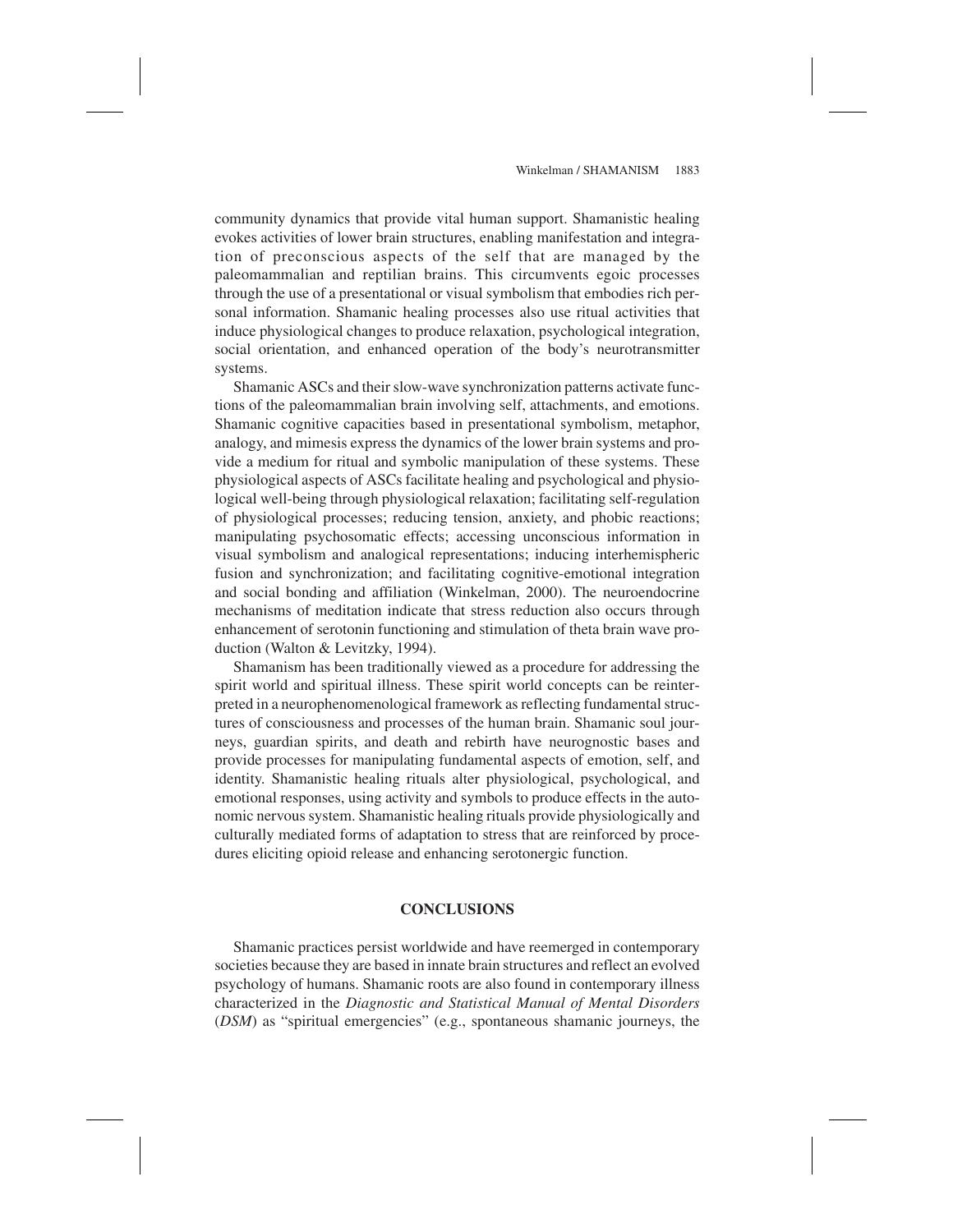death-and-rebirth experience, mystical experiences with psychotic features, and expressions of psychic abilities [Walsh, 1990]). The shamanic paradigm is a more useful framework for interpreting these experiences as natural manifestations of human consciousness and as developmental opportunities (Krippner & Welsh, 1992). The neurotheology approaches explain why these shamanic phenomena are spontaneously manifested and allow for these shamanic experiences to be used as opportunities for personal development. The shamanic paradigm provides the perspectives for engaging in the classic shamanic approach of self-empowerment to address these experiences. Shamanism strengthens individuals' ability to take an active role in their health and well-being. Shamanism enhances the use of all our brain, both the conscious and the unconscious. Shamanism provides a vital connection with community and the spiritual dimensions of human health that have been lacking in modern societies. Shamanism has applications in relatively intractable modern problems such as the treatment of addictions (Harner & Harner, in press; Winkelman, 2001) and in addressing the consequences of violence, trauma, alienation, and disconnectedness (Ingerman, 1991).

## **REFERENCES**

- Achterberg, J. (1985). *Imagery in healing: Shamanism and modern medicine*. Boston: New Science Library: Shambhala.
- Donald, M. (1991). *Origins of the modern mind*. Cambridge, MA: Harvard University Press.
- Eliade, M. (1951). *Shamanism: Archaic techniques of ecstasy*. New York: Pantheon Books. (Original work published 1951)
- Fodor, J. (1983). *The modularity of the mind*. Cambridge, MA: MIT Press.
- Frecska, E., & Kulcsar, Z. (1989). Social bonding in the modulation of the physiology of ritual trance. *Ethos*, *17*(1), 70-87.
- Gardener, H. (1983).*Frames of mind: The theory of multiple intelligences*. New York: Basic Books.
- Guthrie, S. (1993). *Faces in the clouds: A new theory of religion*. Oxford, UK: Oxford University Press.

Harner, M. (1990). *The way of the shaman*. San Francisco: Harper & Row.

Harner, M., & Harner, S. (in press). Core practices in the shamanic treatment of illness. In W. Jonas & J. Levin (Eds.), *Textbook of complementary and alternative medicine*. Philadelphia: Wilkins and Williams.

Hunt, H. (1995). *On the nature of consciousness*. New Haven, CT: Yale University Press.

- Ingerman, S. (1991). *Soul retrieval*. San Francisco: HarperCollins.
- Krippner, S., & Welch, P. (1992). *Spiritual dimensions of healing: From native shamanism to contemporary health care*. New York: Irvington.
- Laughlin, C. (1997). Body, brain, and behavior: The neuroanthropology of the body image. *Anthropology of Consciousness*, *8*(2-3), 49-68.
- Laughlin, C., McManus, J., & d'Aquili, E. (1992). *Brain, symbol and experience toward a neurophenomenology of consciousness*. New York: Columbia University Press.
- Mandell, A. (1980). Toward a psychobiology of transcendence: God in the brain. In D. Davidson & R. Davidson (Eds.), *The psychobiology of consciousness* (pp. 379-464). New York: Plenum.
- Merker, B. (2000). Synchronous chorusing and human origins. In N. Wallin, B. Merker, & S. Brown (Eds.), *The origins of music* (pp. 315-327). Cambridge, MA: MIT Press.